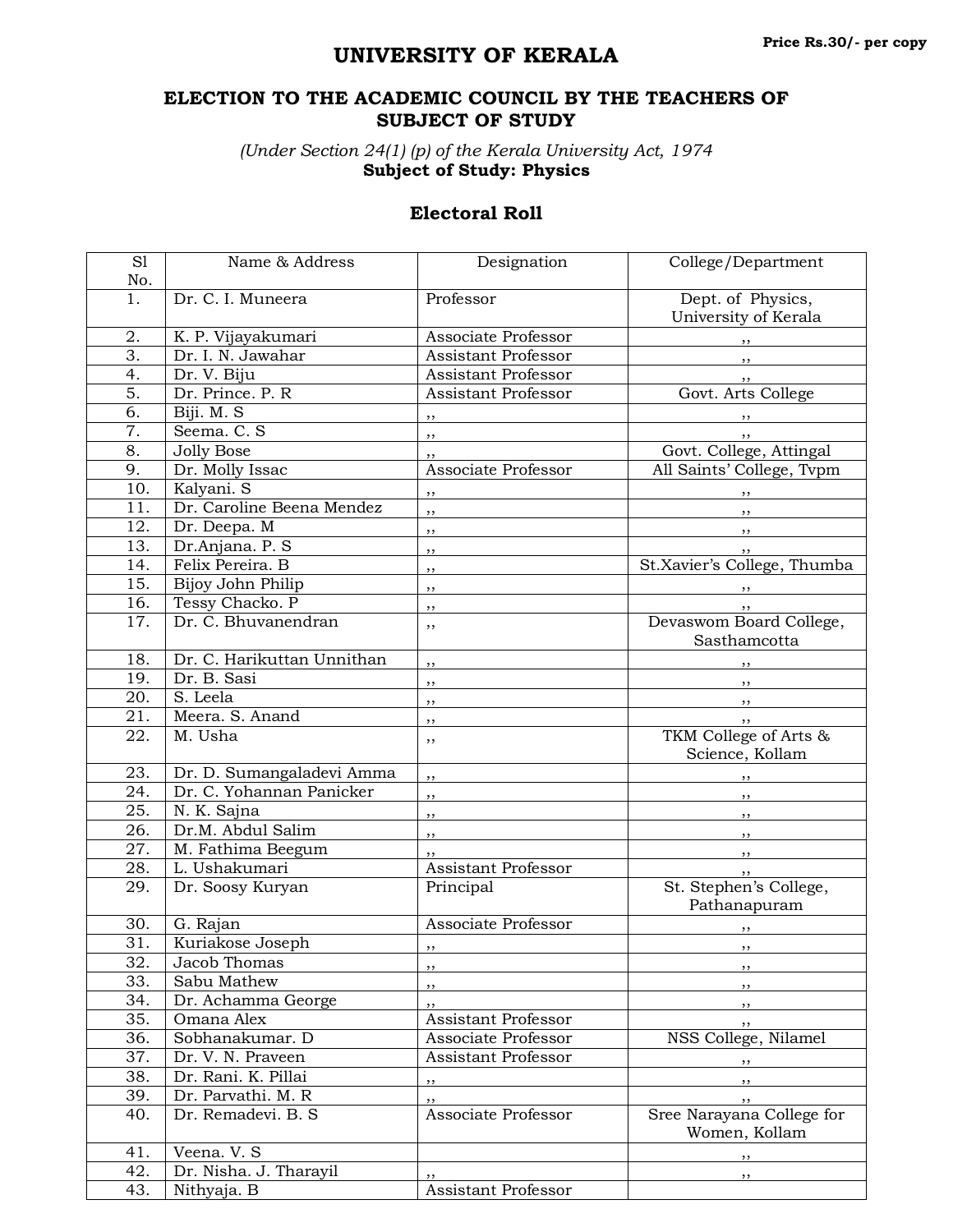| 44.               | Mariamma Joseph         | Associate Professor                                 | St.Joseph's College for<br>Women, Alappuzha     |
|-------------------|-------------------------|-----------------------------------------------------|-------------------------------------------------|
| 45.               | Lalithamma. N. V        |                                                     |                                                 |
| 46.               | Sophiamma Joseph        | ,,                                                  | ,,                                              |
| 47.               | Ancy Manuel             | ,,                                                  | ,,                                              |
| 48.               | Sreedevi. P             | ,,                                                  | ,,                                              |
| 49.               | Jacintha John. C        | $, \,$                                              | , ,                                             |
| 50.               | Lusamma Joseph          | ,,                                                  | , ,                                             |
| 51.               | Monzi, K. M             | ,,                                                  | St.Cyril's College, Adoor                       |
| $\overline{52}$ . | Annamma Idicheria       | $, \,$                                              |                                                 |
| 53.               | Silvi Thomas            | ,,                                                  | ,,                                              |
| 54.               | A. K. Thomas            | , ,                                                 | ,,                                              |
| $\overline{55}$ . | Rejeena. V. Rajan       | ,,<br>Assistant Professor                           | $, \,$                                          |
| 56.               | Syamkishore. K. S       | Assistant Professor                                 | , ,<br>Govt. College, Ambalapuzha               |
| 57.               | Rani. C. S              | Associate Professor                                 | TKM College of Engineering,                     |
|                   |                         |                                                     | Kollam                                          |
| 58.               | <b>Blessy Mathew</b>    | ,,                                                  | ,,                                              |
| 59.               | Dr. Premlet. B          | ,,                                                  | $, \, \cdot$                                    |
| 60.               | Shaila. K. A            | $, \,$                                              | $, \,$                                          |
| 61.               | Dr. Shemim. S. S.       | Assistant Professor                                 | $, \, , \,$                                     |
| 62.               | Dr. Jacob George        | Principal                                           | Christian College,                              |
|                   |                         |                                                     | Chengannur                                      |
| 63.               | Beena Rachel Thomas     | Associate Professor                                 |                                                 |
| 64.               | Dr. Sunila Abraham      | Lecturer Sel.Gr.                                    | $\overline{\phantom{a}}$                        |
| 65.               | Dr. Ligi Cherian        | Associate Professor                                 | $, \, \,$                                       |
| 66.               | Dr. Vinoy Thomas        | Assistant Professor                                 | ,,                                              |
| 67.               | <b>Hysen Thomas</b>     | Associate Professor                                 | $, \,$                                          |
| 68.               | A. Abraham              | Assistant Professor                                 | $, \, \,$                                       |
| 69.               | Dr. Jayakrishnan. R     | $\overline{\phantom{a}}$ , $\overline{\phantom{a}}$ | ,,                                              |
| 70.               | Dr. Tiju Joseph Mathew  | ,,                                                  |                                                 |
| 71.               | Dr. Z. A. Azif          | Principal                                           | Mannaniya College of Arts &<br>Science, Pangode |
| 72.               | E. V. Wilson            | Associate Professor                                 | Fatima Mata National<br>College, Kollam         |
| 73.               | Dr. Hema Tresa Varghese | ,,                                                  |                                                 |
| 74.               | Kochuthresia. T. C      | , ,                                                 | ,,                                              |
| 75.               | Christa. E. Pereira     | $, \,$                                              | $, \,$                                          |
| 76.               | Vimala. V               |                                                     |                                                 |
| 77.               | Joseph. S               | ,,                                                  | $, \,$                                          |
| 78.               | Dr. Jojo. P. J          | ,,                                                  | , ,                                             |
| 79.               | Ratheesh Kumar. R       | ,,<br>Assistant Professor                           | ,,                                              |
| 80.               | Sheena Mary. Y          |                                                     | ,,<br>,,                                        |
| 81.               | M. Abdul Sathar         | Principal                                           | Iqbal College, Peringammala                     |
| 82.               | Dr. L. Abdul Khalam     | Associate Professor                                 |                                                 |
| 83.               | Sree Roop. S. S         | Assistant Professor                                 | ,,<br>,,                                        |
| 84.               | A. U. Sasikumar         | Associate Professor                                 | Sree Narayana College,<br>Cherthala             |
| 85.               | N. S. Shiny             |                                                     |                                                 |
| 86.               | K. Radhakrishnan        | ,,<br>,,                                            | ,,<br>,,                                        |
| 87.               | Dr. T. Pradeep          |                                                     |                                                 |
| 88.               | P. C. Anilkumar         | ,,<br>,,                                            | $, \,$                                          |
| 89.               | Priyadarshini. G        | ,,                                                  | $, \,$<br>,,                                    |
| 90.               | M.Sajesh Babu           | Associate Professor                                 | Sree Narayana College,<br>Kollam                |
| 91.               | D.Padmakumari           | Associate Professor                                 | ,,                                              |
| 92.               | Dr.G.Santhamma          | Associate Professor                                 | ,,                                              |
| 93.               | Dr.R.Raveendran         | Associate Professor                                 | ,,                                              |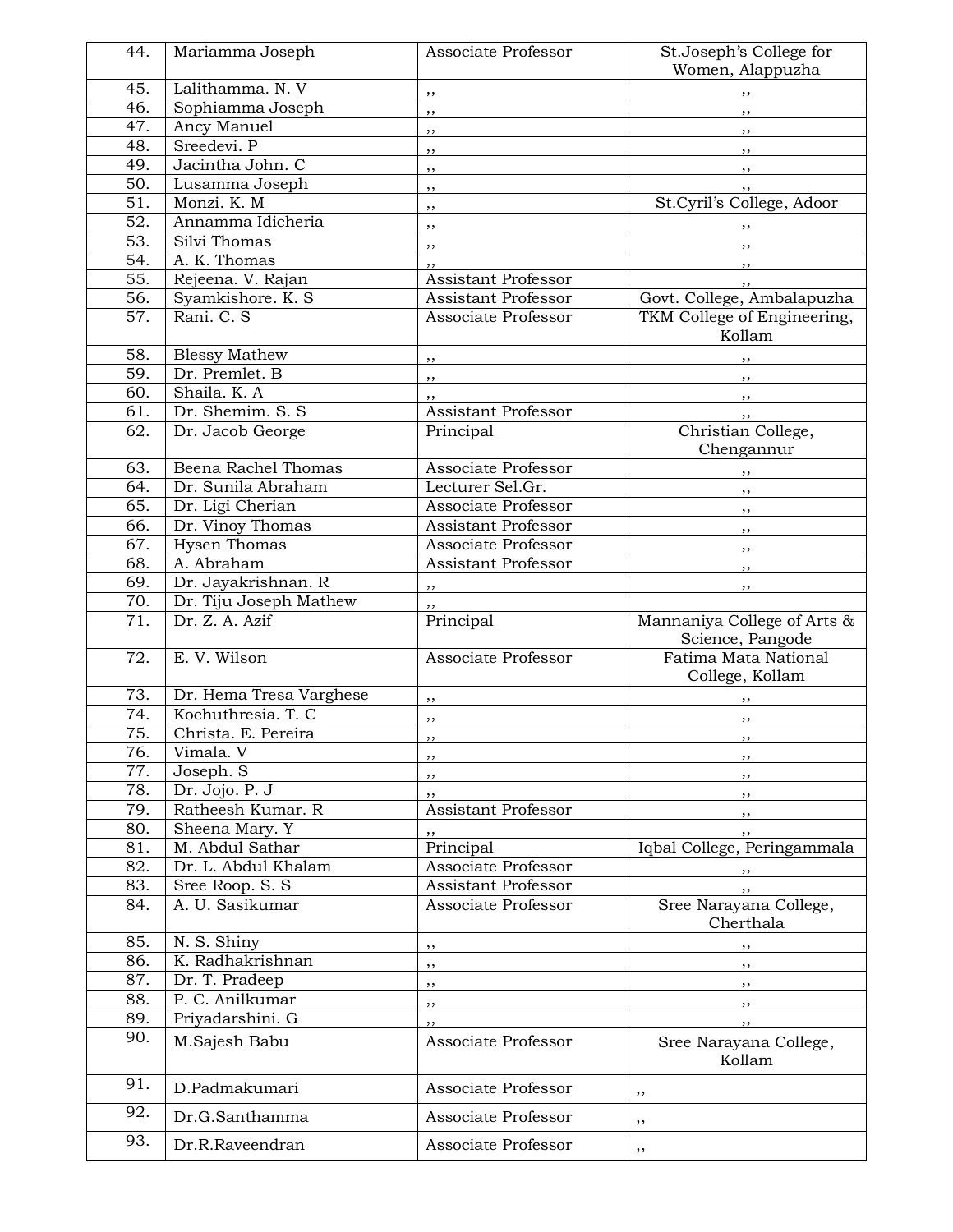| 94.          | Dr. Sajeev Kumar. G                  | <b>Assistant Professor</b>                 | ,,                                                    |
|--------------|--------------------------------------|--------------------------------------------|-------------------------------------------------------|
| 95.          | Asitha L.R.                          | Assistant Professor                        | ,,                                                    |
| 96.          | Srijith S.                           | Assistant Professor                        | ,,                                                    |
| 97.          | Baiju V.                             | Assistant Professor                        | ,,                                                    |
| 98.          | Bhavyasree P.G.                      | Assistant Professor                        | ,,                                                    |
| 99.          | N. Komalakumari                      | Associate Professor                        | Sree Narayana College,<br>Punalur                     |
| 100.         | Sankar. S                            | <b>Assistant Professor</b>                 | ,,                                                    |
| 101.         | Dr.Thomas Kuruvilla                  | Principal                                  | Bishop Moore College,<br>Mavelikkara                  |
| 102.         | Lysa Varkey                          | Associate Professor                        | ,,                                                    |
| 103.         | Chandy N. George                     | Associate Professor                        | ,,                                                    |
| 104.         | George Mathew                        | Associate Professor                        | ,,                                                    |
| 105.         | Dr.D.Sajan                           | Assistant Professor                        | ,,                                                    |
| 106.         | Lynette Joseph                       | Assistant Professor                        | ,,                                                    |
| 107.         | Merin George                         | Assistant Professor                        | ,,                                                    |
| 108.         | Jerin Susan John                     | Assistant Professor                        |                                                       |
| 109.         | <b>B.Suma</b>                        | Associate Professor                        | ,,<br>NSS College, Cherthala                          |
| 110.         | P.G.Sukumaran Nair                   | Associate Professor                        |                                                       |
| 111.         |                                      |                                            | ,,                                                    |
| 112.         | M.Sreekumar                          | Associate Professor                        | ,,                                                    |
|              | Dr. S. B. Syamala                    | Associate Professor                        | ,,                                                    |
| 113.         | Madhusudhanan Nair. K. P             | Associate Professor                        | ,,                                                    |
| 114.<br>115. | Dr. Binoy. J<br>Sheeba P.X           | Assistant Professor                        | Govt. College, Nedumangad<br>KNM Govt. Arts & Science |
|              |                                      | Assistant Professor                        | College, Kanjiramkulam                                |
| 116.         | Dr.V. Anup Kumar                     | Assistant Professor                        | $\overline{M}$ G College, Tvpm                        |
| 117.         | K. Nagappan Pillai                   | <b>Assistant Professor</b>                 | , ,                                                   |
| 118.         | R. Mohanakrishnan                    | Assistant Professor                        | ,,                                                    |
| 119.         | Dr. N. Gopakumar                     |                                            | ,,                                                    |
| 120.         | Dr. K.C Ajith Prasad                 | Assistant Professor                        | ,,                                                    |
| 121.         | V.M. Anandakumar                     | <b>Assistant Professor</b>                 | ,,                                                    |
| 122.<br>123. | Dr. Sureshkumar. B<br>Dr. Bindu. R.G | Assistant Professor<br>Assistant Professor | ,,                                                    |
| 124.         | Jayasudha. S                         | Assistant Professor                        | ,,                                                    |
| 125.         | Lalamma. T                           | Associate Professor                        | ,,<br>B.J. M. Govt. College,<br>Chavara               |
| 126.         | Sivakumar. R                         | Associate Professor                        |                                                       |
| 127.         | V. Kesavan Nampoothiri               | Associate Professor                        | Sanatana Dharma College,<br>Alappuzha                 |
| 128.         | N. Sreekumar                         | Associate Professor                        | ,,                                                    |
| 129.         | T.R Sherly                           | Associate Professor                        | ,,                                                    |
| 130.         | Sudhamoni. E. G                      | Associate Professor                        | ,,                                                    |
| 131.         | S. Lekshmi                           | Associate Professor                        | ,,                                                    |
| 132.         | Sreejith K. Pisharady                | Assistant Professor                        | ,,                                                    |
| 133.         | Rakesh Chandran. S.B                 | Assistant Professor                        | ,,                                                    |
| 134.         | Manju. V                             | ,,                                         | , ,                                                   |
| 135.         | Rajesh S.R                           | Assistant Professor                        | ,,                                                    |
| 136.         | Sherlykutty P.Mathew                 | Associate Professor                        | MSM College, Kayamkulam                               |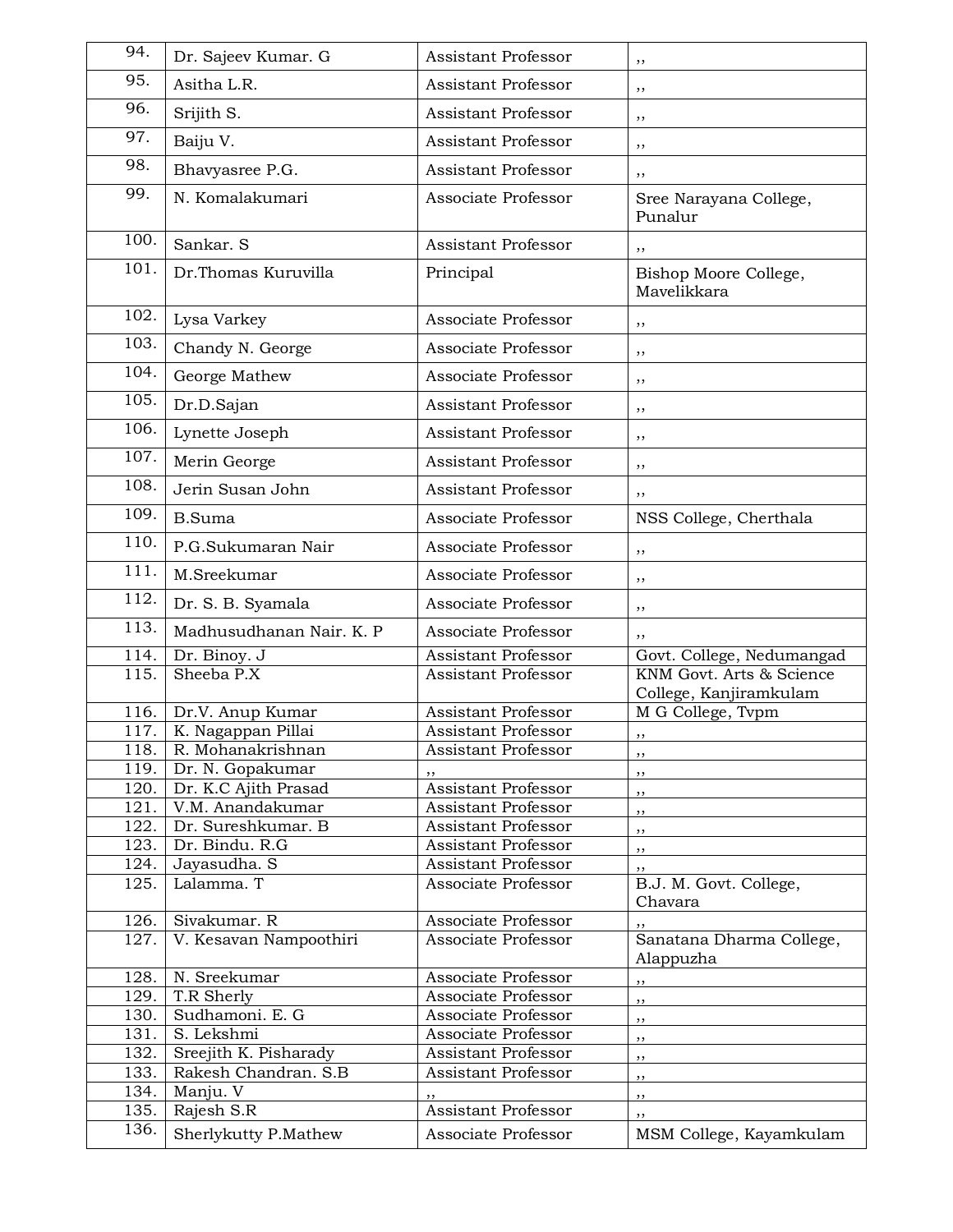| 137. | Dr. S.Jayakumar    | Associate Professor       | ,,                                       |
|------|--------------------|---------------------------|------------------------------------------|
| 138. | Dr.M.H.Rahimkutty  | Associate Professor       | , ,                                      |
| 139. | Dr.S.Bhadrakumari  | Associate Professor       | ,,                                       |
| 140. | Dr.D.Sushama       | Associate Professor (PDF) | ,,                                       |
| 141. | Anilkumar. M       | Assistant Professor       | ,,                                       |
| 142. | G.Jyothi           | Assistant Professor       | , ,                                      |
| 143. | Rejeena. I         | ,,                        | ,,                                       |
| 144. | Anjana. R          | ,,                        | ,,                                       |
| 145. | P. S. Amaladevi    | Assistant Professor       | SN college, Chempazhanthy                |
| 146. | Dr. D. Beena       | Associate Professor       | ,,                                       |
| 147. | Dr. S. Sreelatha   | ,,                        | ,,                                       |
| 148. | K. Kochunarayanan  | ,,                        | ,,                                       |
| 149. | G. Lilly Bai       | ,,                        | ,,                                       |
| 150. | K. Thomaskutty     | , ,                       | St.John's College, Anchal                |
| 151. | Dr. Sam Solomon    | ,,                        | ,,                                       |
| 152. | Twinkle, A. R.     | ,,                        | ,,                                       |
| 153. | Dr. Suma Bai. K. C | ,,                        | ,,                                       |
| 154. | Dr. T. K. Jayasree | Associate Professor       | Sree Ayyappa College,<br>Thiruvanvandoor |

| 155.         | Raju Thomas                           | Associate Professor      | St. Gregorios College,<br>Kottarakkara |
|--------------|---------------------------------------|--------------------------|----------------------------------------|
| 156.         | Geethakumari. B                       |                          | $\overline{\phantom{a}}$               |
| 157.         | Sheela. S                             | ,,<br>,,                 | $\overline{\phantom{a}}$               |
| 158.         | Dr. Devarajan. A                      | $, \,$                   | $\overline{\phantom{a}}$               |
| 159.         | Varghese Panicker. M                  | ,,                       | $\overline{\phantom{a}}$               |
| 160.         | Joy. T. S                             | ,,                       | $\overline{\phantom{a}}$               |
| 161.         | Eapen. P. E                           | $, \,$                   | $\overline{\phantom{a}}$               |
| 162.         | James George                          | ,,                       | $, \, \,$                              |
| 163.         | K. Susy                               | Associate Professor      | Sree Narayana College,                 |
|              |                                       | Associate Professor      | Chathannur                             |
| 164.<br>165. | Dr. K. Raju                           |                          | University College, Tvpm               |
| 166.         | Dr. G. Gopakumar<br>Dr. T. E. Gireesh | $\overline{\phantom{a}}$ | $\overline{\phantom{a}}$               |
| 167.         | Dr. M. Laila                          | $\overline{\phantom{a}}$ | $\overline{\phantom{a}}$               |
|              |                                       | ,,                       | $\overline{\phantom{a}}$               |
| 168.         | V. Manikantan Nair                    | $, \,$                   | $\overline{\phantom{a}}$               |
| 169.         | Dr. Saji Stephen                      | ,,                       | $\overline{\phantom{a}}$               |
| 170.         | G. Santhosh Kumar                     | $, \,$                   | $\overline{\phantom{a}}$               |
| 171.         | G. Krishna Kumar                      | ,,                       | $\cdots$                               |
| 172.         | K. Krishnankutty                      | ,,                       | $\overline{\phantom{a}}$               |
| 173.         | Amarnadh, R. U                        | ,,                       | $\overline{\phantom{a}}$               |
| 174.         | Saji. S. K                            | $, \,$                   | $\mathbf{y}$                           |
| 175.         | Viji. V. R                            | ,,                       | $, \,$                                 |
| 176.         | V. Sanalkumaran Nair                  | ,,                       | VTM NSS College,                       |
|              |                                       |                          | Dhanuvachapuram                        |
| 177.         | Padmakumar. H                         | Assistant Professor      | $\overline{\phantom{a}}$               |
| 178.         | Bijini. B. R                          | ,,                       | $, \, \, \cdot$                        |
| 179.         | K. Jayakumar                          |                          | Govt College for Women,                |
|              |                                       |                          | Typm                                   |
| 180.         | Sreekala Rani. S                      |                          | , ,                                    |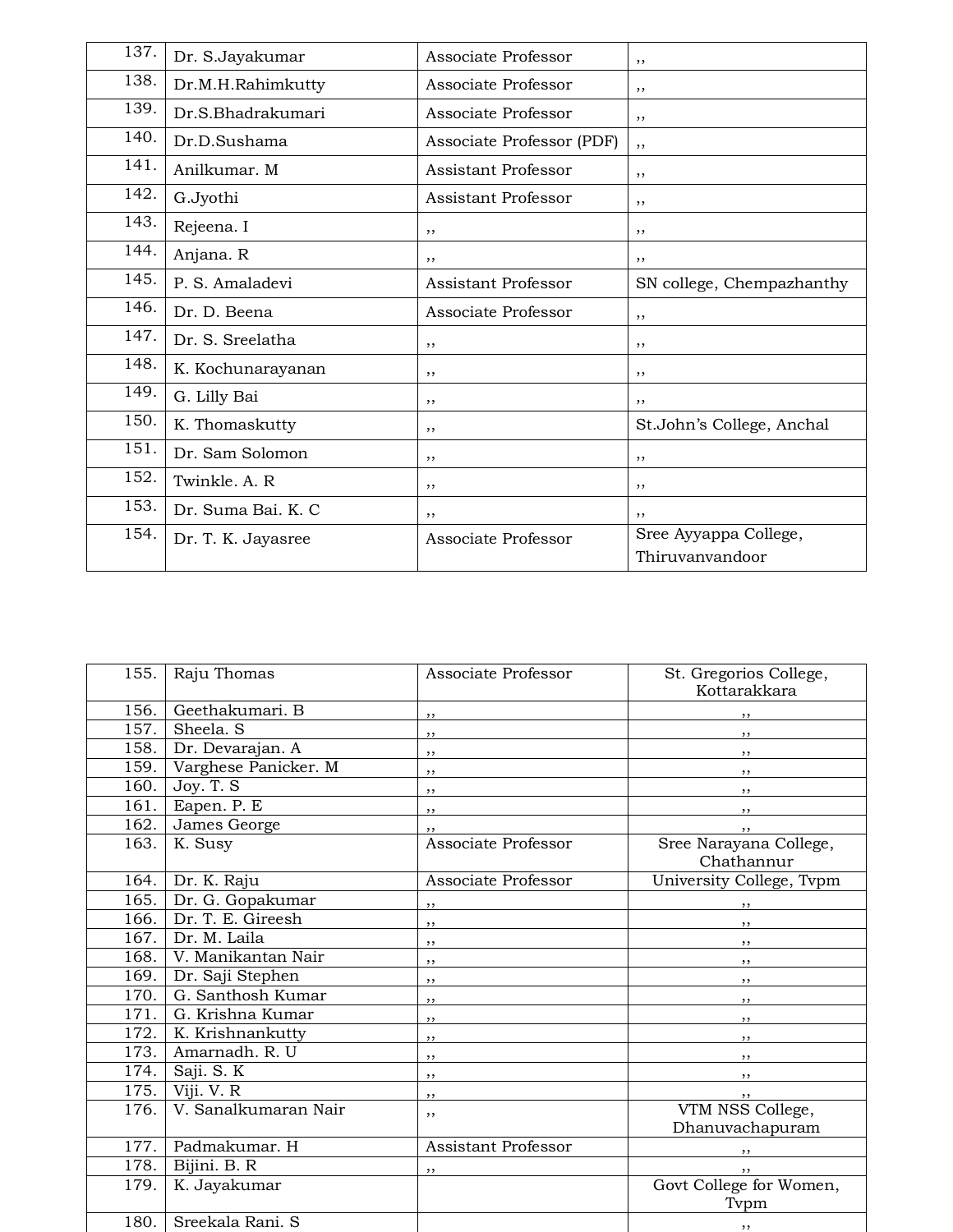| 181. | Dr. Sankara Sarma         |                                   | ,,                                |
|------|---------------------------|-----------------------------------|-----------------------------------|
| 182. | V. Gopakumar              |                                   | ,,                                |
| 183. | Carol Vincent             |                                   | ,,                                |
| 184. | Deepthi. S. Nair          |                                   |                                   |
| 185. | Deepthi N. Rajendran      |                                   | ,,                                |
| 186. | Dr. Sagar. S              |                                   | ,,                                |
| 187. | Chandini Sam. S. P        |                                   | ,,                                |
|      |                           |                                   | $, \,$                            |
| 188. | Chitra Priya. N. S        | (FIP)                             | , ,                               |
| 189. | Nithya. S. N              | $,$ (FIP)                         | ,,                                |
| 190. | Alice Beeta Mories        | Associate Professor               | Mar Ivanios College, Tvpm         |
| 191. | Dr. Benny George          | ,,                                | ,,                                |
| 192. | Shyla Joseph              | ,,                                | $, \, \,$                         |
| 193. | Dr. K. S. Mathew          | ,,                                | $, \, \, \cdot$                   |
| 194. | Georgi. P. Daniel         | ,,                                | $, \, , \,$                       |
| 195. | Dr. Jijimon. K. Thomas    | ,,                                | , ,                               |
| 196. | Dr. I. Hunbert Joe        | ,,                                | $, \,$                            |
| 197. | Dr. Daizy Philip          |                                   |                                   |
| 198. | Dr. Annamma John          | ,,                                | $, \,$                            |
| 199. | John Jacob                | ,,<br>Assistant Professor         | $, \,$                            |
|      |                           |                                   | ,,                                |
| 200. | Dr. M. Snehalatha         |                                   | Christian College, Kattakada      |
| 201. | S. Iris Russel            |                                   |                                   |
| 202. | M. S. Babu Raj            |                                   | $, \, \, \cdot$                   |
| 203. | J. S. Helen Primela Rani  |                                   | $, \, \,$                         |
| 204. | C. P. Susan Prameela      |                                   | $, \, , \,$                       |
| 205. | Dr. B. H. Selin Joy       |                                   | ,,                                |
| 206. | T. P. Omana               | Associate Professor               | MM NSS College, Kottiyam          |
| 207. | Girija Nair               | <b>Assistant Professor</b>        |                                   |
| 208. | T. J. Jameskutty          | Associate Professor               | St. Michael's College,            |
|      |                           |                                   | Cherthala                         |
| 209. | P. A. Varughese           |                                   |                                   |
| 210. | Raju Xavier               | ,,                                |                                   |
| 211. | Augustine Sumesh. C. J    | ,,<br><b>Assistant Professor</b>  | $, \,$                            |
| 212. | P. R. Rejikumar           | Associate Professor               | $, \,$<br>S N College, Chengannur |
| 213. | K. Sreelatha              | <b>Assistant Professor</b>        |                                   |
|      |                           |                                   | NSS College, Pandalam             |
| 214. | S. R. Radhakrishna Kurup  | Associate Professor               |                                   |
|      |                           | (HOD)                             |                                   |
|      | 215. S. Jalaja Bhai       |                                   |                                   |
| 216. | C. B. Vijayalekshmi Amma  | ,,                                | $, \,$                            |
| 217. | K. Suresh Kumar           | ,,                                | ,,                                |
| 218. | K. R. Jayakumar           | ,,                                | $, \,$                            |
| 219. | S. V. Hareendrakumar      | , ,                               | , ,                               |
| 220. | Dr. Saravana Kumar. H     | Assistant Professor               | $, \,$                            |
| 221. | Dr. Padmakumar. H         |                                   | $, \, , \,$                       |
| 222. | Shaila. T. P              | ,,<br>Associate Professor         | Sree Narayana College,            |
|      |                           |                                   | Sivagiri                          |
| 223. | K.S. Valsaraj             |                                   |                                   |
| 224. | S. Shibu                  | ,,<br>Lecturer                    | $, \,$                            |
|      |                           |                                   | $, \,$                            |
| 225. | Aranya                    | Assistant Professor               | $, \, \,$                         |
| 226. | Resmi. S                  | $, \, \cdot$                      | $, \,$                            |
| 227. | Sajesh Sasidharan         | $\overline{\phantom{a}}$          | $, \,$                            |
| 228. | A. S. Jaya                | $\overline{\phantom{a}}$          | Govt. College, Kariavattom        |
| 229. | Dr. B. Unnikrishnan Nair  | ,,                                |                                   |
| 230. | Sreela. S                 | Assistant Professor               | $, \, \,$                         |
| 231. | B. Ambika                 | Associate Professor               | HHMSPBNSS College for             |
|      |                           |                                   | Women, Tvpm                       |
| 232. | S. Prasanna               | $, \,$                            | $, \,$                            |
| 233. | K. Sreelatha              |                                   |                                   |
| 234. | Dr. Sutheertha. S. Kartha | , ,<br><b>Assistant Professor</b> | ,,                                |
| 235. | Dr. Sindhu. A. Kartha     |                                   | $, \,$                            |
|      |                           | ,,                                | $, \,$                            |